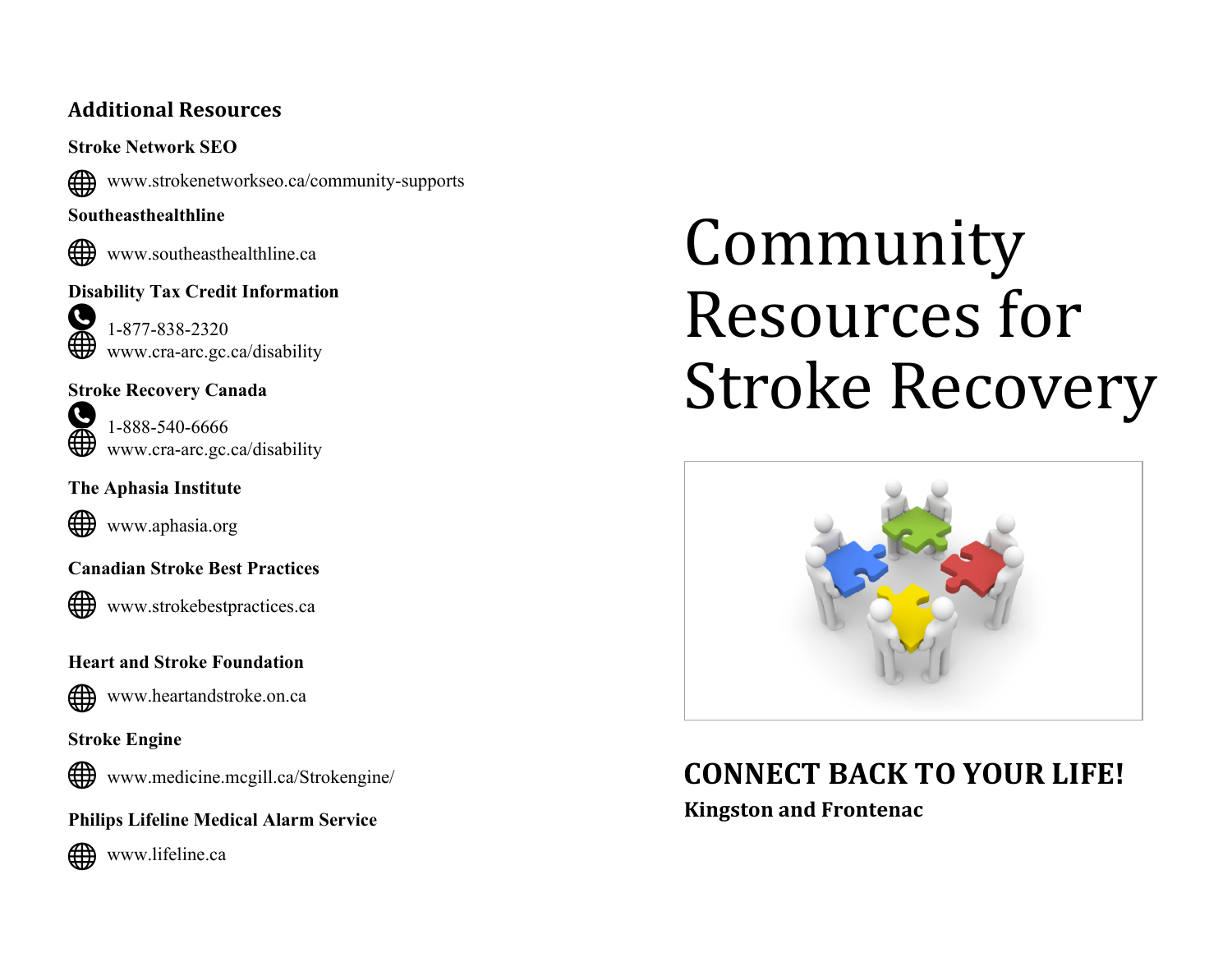# Equipment and Home Modification

For adaptive equipment to help with daily activities, mobility, and home accessibility:

## **Adaptive Clothing by Silvert's**



1-800-387-7088 www.silverts.com

For equipment loan cupboards:

#### **Westport Lions Club**



613-273-2064

www.westportlions.com

# **Independent Order of Oddfellows Kingston**

O 613-546-1937

For assistance with funding contact:

## **Ontario March of Dimes**



1-800-263-3463 ext. 7211

www.marchofdimes.ca

**\*Please refer to your phonebook yellow pages under "home health" for a list of private providers**

# Homemaking and Personal Care



#### **VON in Home Assistance Program**

Light housekeeping services such as vacuuming, dusting, washing floors, cleaning fridges and stoves, laundry, ironing, washing windows, and meal preparation.



613-634-0130

#### **South East St. Elizabeth- Elizz Help at Home**

Offering housekeeping services as well as personal care in the home.



- 613-530-3400
- www.elizz.com

#### **South East Community Care Access Centre (CCAC)**

Access to healthcare support at home or in the community. Care coordinators work with people in the community or leaving the hospital to determine what help is needed and make referrals to community resources.



613-544-7090

www.healthcareathome.ca/southeast

**\*Please refer to your phonebook yellow pages under "home health" for a list of private providers**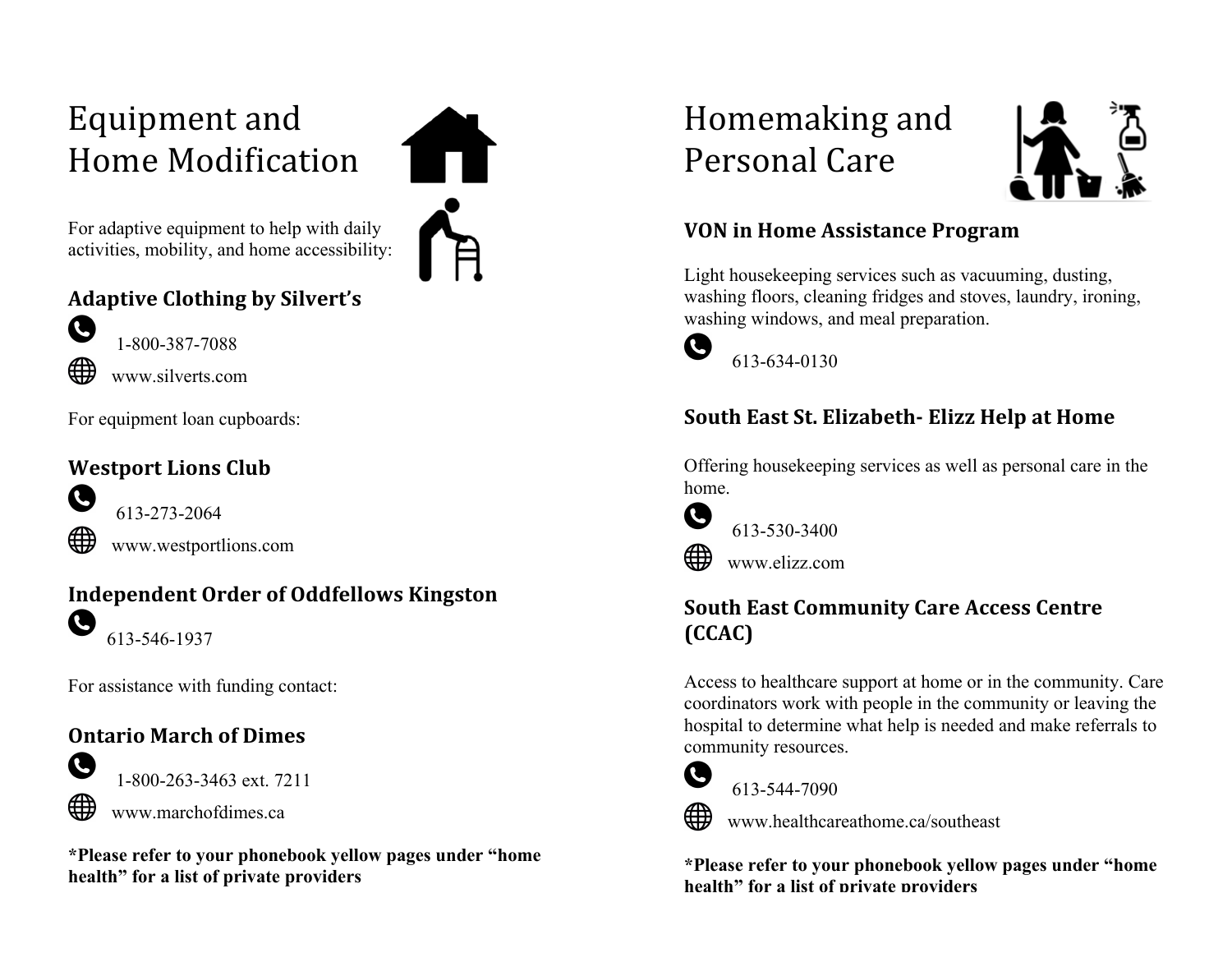# Transportation



For information about licenses or accessible parking permits:

## **Ontario Ministry of Transportation**



1-800-387-3445 www.mto.gov.on.ca

For services that provide transportation around the community:

#### **VON Greater Kingston**

613-634-0130

# **Kingston Access Bus**



613-542-2512

www.kingston.org/kas

# **Northern Frontenac Community Services**



1-877-279-2044



www.nfcs.ca

# **South Frontenac Community Services**



1-877-279-2044



# Active and Leisure

#### **VON Stroke Recovery Fitness Program**

Mondays 10:30-11:30 @ YMCA West 745 Progress Ave. Kingston, ON



#### **VON Stroke Services Support Programs**







## **Revved Up Exercise Program**



A twice weekly 1-hour exercise program for adults with mobility impairments.



613-533-6000 ext. 79283  $\bullet$  revvedup@queensu.ca

# **All** In



Offering expert information, education, support, and opportunity for all individuals and organization in regard to mobility impairment.



613-541-7966 information@all-in-ontario.com



# **Able Sail Kingston Yacht Club**

Offering an adapted sailing program for people with disabilities.



613-548-3052